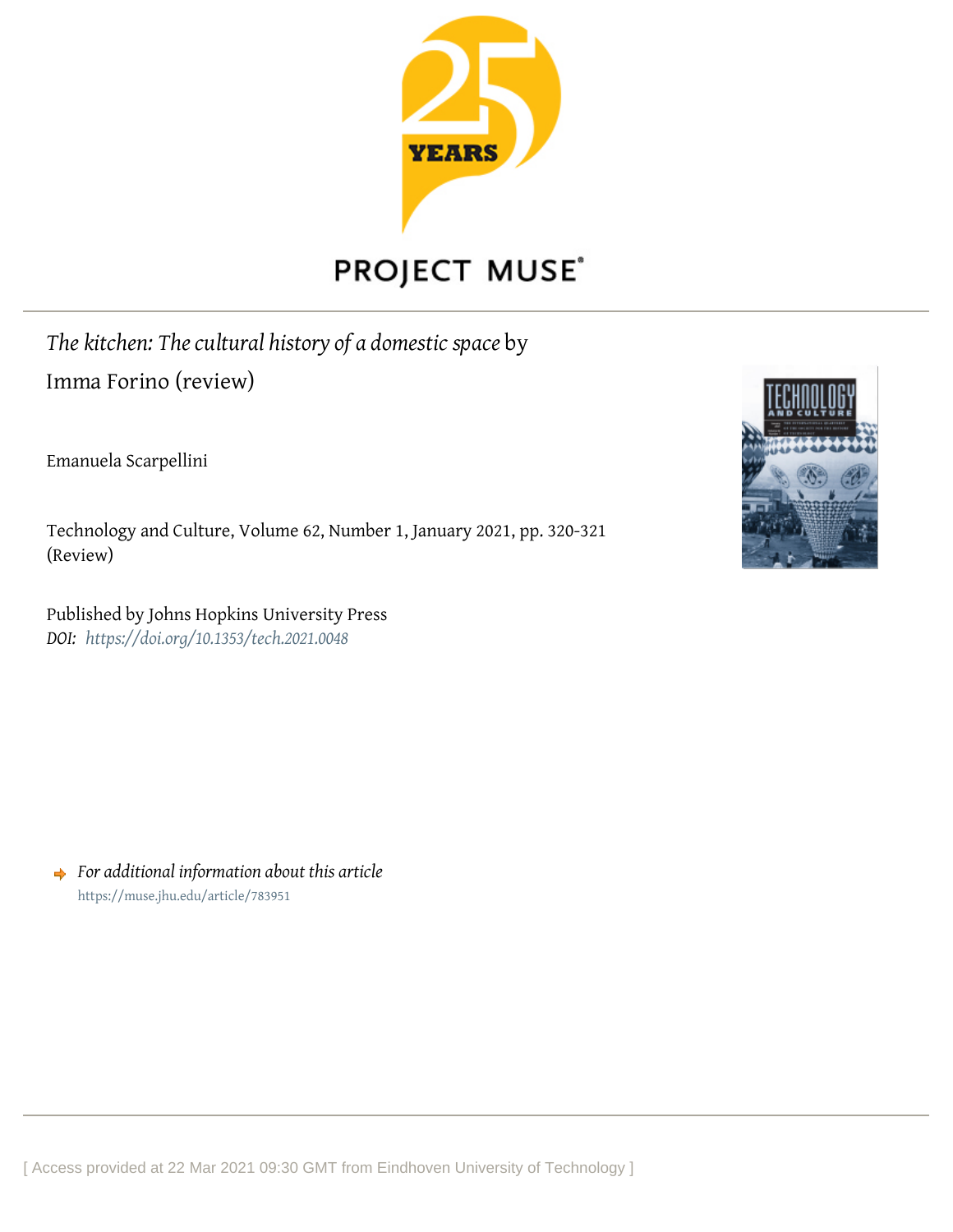JANUARY 2021 VOL. 62

## **La cucina: Storia culturale di un luogo domestico [The kitchen: The cultural history of a domestic space]**

By Imma Forino. Turin: Einaudi, 2019. Pp. 458.

In recent decades, the kitchen environment has become an important topic in studies of the social shaping of technology. Starting with the influential book by Ruth Schwartz Cowan on the significance of appliances in the domestic sphere (*More Work For Mother*, 1985), the subject has grown thanks to studies such as *Cold War Kitchen* (2009), with editors Ruth Oldenziel and Karin Zachmann identifying the kitchen as a key "mediation junction" between consumer and producer. Imma Forino's book is not directly linked to this line of studies, but is a broad historical reconstruction of the kitchen environment from an architectural as well as a social and cultural point of view.

The first part of the book is a lengthy review of the origins of the kitchen, from the first evidence of Mediterranean civilizations through the kitchens of the Ancient Greeks and Romans. In the Middle Ages there was a differentiation: on the one hand, the collective kitchens of the monasteries, or the rich and complex kitchens of forts and castles with cooks and a large set of specialized tools to produce rich and abundant food; on the other hand the dismal kitchens of the peasants, where the main equipment was a simple cauldron with a chain, placed on the fire.

Important changes occurred in Europe as early as the Renaissance and continued up to the Enlightenment, but the nineteenth century saw a radical transformation. In analyzing developments in Europe, the author focuses on Victorian England. Bourgeois houses began to employ more women as cooks, no longer just men as in the noble tradition: because of cultural choice and men were able to find work in the first industrial factories. At the same time, technology was emerging in the form of water, gas, and electricity connection networks, as well as proto-household appliances such as gas stoves (1863), electric stoves (1890), refrigerators (1860), vacuum cleaners (1860), washing machines (1869), and dishwashers (1886).

The United States played a crucial role in this evolution. Household appliances entered middle-class American homes before World War I. In parallel, the Domestic Economy was introduced in American schools after Merrill's Act of 1862, favoring flourishing journalistic and literary writings inspired by the principles of Taylorism (the scientific management of production systems) in the kitchen.

Throughout the Western world, the twentieth century witnessed a sharp reduction in the space reserved in houses for the kitchen. Competing proposals emerged. In Europe, the Bauhaus and Frankfurt Kitchen (1926– 28) aimed to harmonize architectural space and social space, suggesting a functional room within the reach of less well-off families. In America, tech